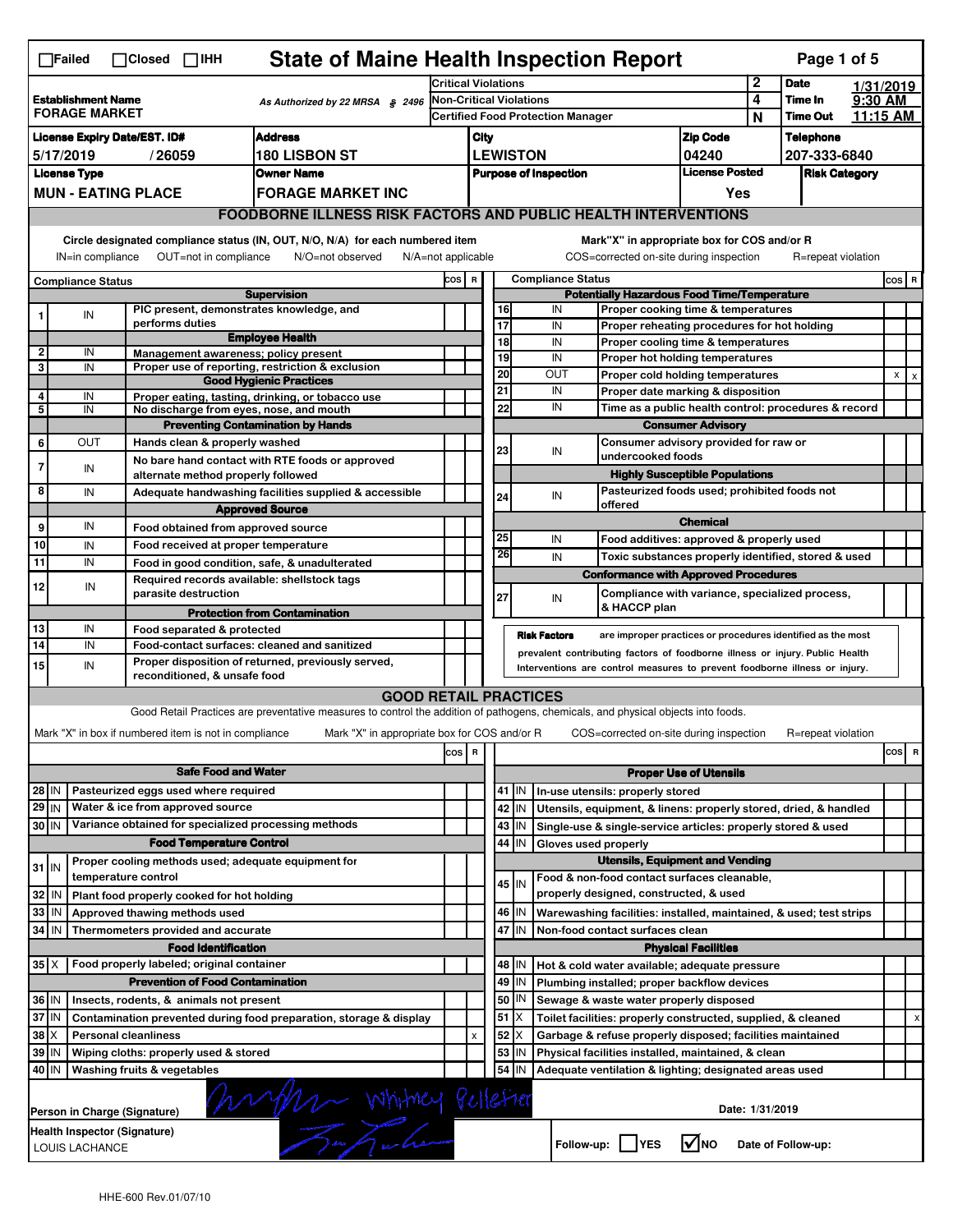|                                                                                        |                    |                          | <b>State of Maine Health Inspection Report</b>                         | Page 2 of 5  |                   |                                  |  |  |  |
|----------------------------------------------------------------------------------------|--------------------|--------------------------|------------------------------------------------------------------------|--------------|-------------------|----------------------------------|--|--|--|
| <b>Establishment Name</b>                                                              |                    | As Authorized by 22 MRSA | 1/31/2019<br><b>Date</b>                                               |              |                   |                                  |  |  |  |
| <b>FORAGE MARKET</b>                                                                   |                    |                          |                                                                        |              |                   |                                  |  |  |  |
| <b>Address</b><br>License Expiry Date/EST. ID#<br>180 LISBON ST<br>5/17/2019<br>/26059 |                    |                          | City / State<br><b>LEWISTON</b>                                        | /ME          | Zip Code<br>04240 | <b>Telephone</b><br>207-333-6840 |  |  |  |
|                                                                                        |                    |                          | <b>Temperature Observations</b>                                        |              |                   |                                  |  |  |  |
| Location                                                                               | <b>Temperature</b> |                          |                                                                        | <b>Notes</b> |                   |                                  |  |  |  |
| Egg sandwich                                                                           | 168*               | Out for service          |                                                                        |              |                   |                                  |  |  |  |
| Cream cheese<br>$38^{\ast}$                                                            |                    |                          | Bagel station cooler unit                                              |              |                   |                                  |  |  |  |
| $41*$<br>Smoked salmon                                                                 |                    |                          | Reach in deli cooler unit                                              |              |                   |                                  |  |  |  |
| Tomato soup<br>185*<br>Hot holding                                                     |                    |                          |                                                                        |              |                   |                                  |  |  |  |
| Sliced tomato<br>$61*$                                                                 |                    |                          | Just sliced from whole state, placed deep into ice bath                |              |                   |                                  |  |  |  |
| Raw shell egg                                                                          | 48*                |                          | Left on counter, unrefrigerated, *COS by being placed in cooler unit   |              |                   |                                  |  |  |  |
| Cooked mushrooms<br>$38^{\ast}$                                                        |                    |                          | Walk in cooler                                                         |              |                   |                                  |  |  |  |
| Procsuitto                                                                             | $54*$              |                          | On ice, but contents not effected by ice due to placement of container |              |                   |                                  |  |  |  |
| Hot water                                                                              | $110*$             | Hand wash station        |                                                                        |              |                   |                                  |  |  |  |



**Date: 1/31/2019**

**Health Inspector (Signature)**  LOUIS LACHANCE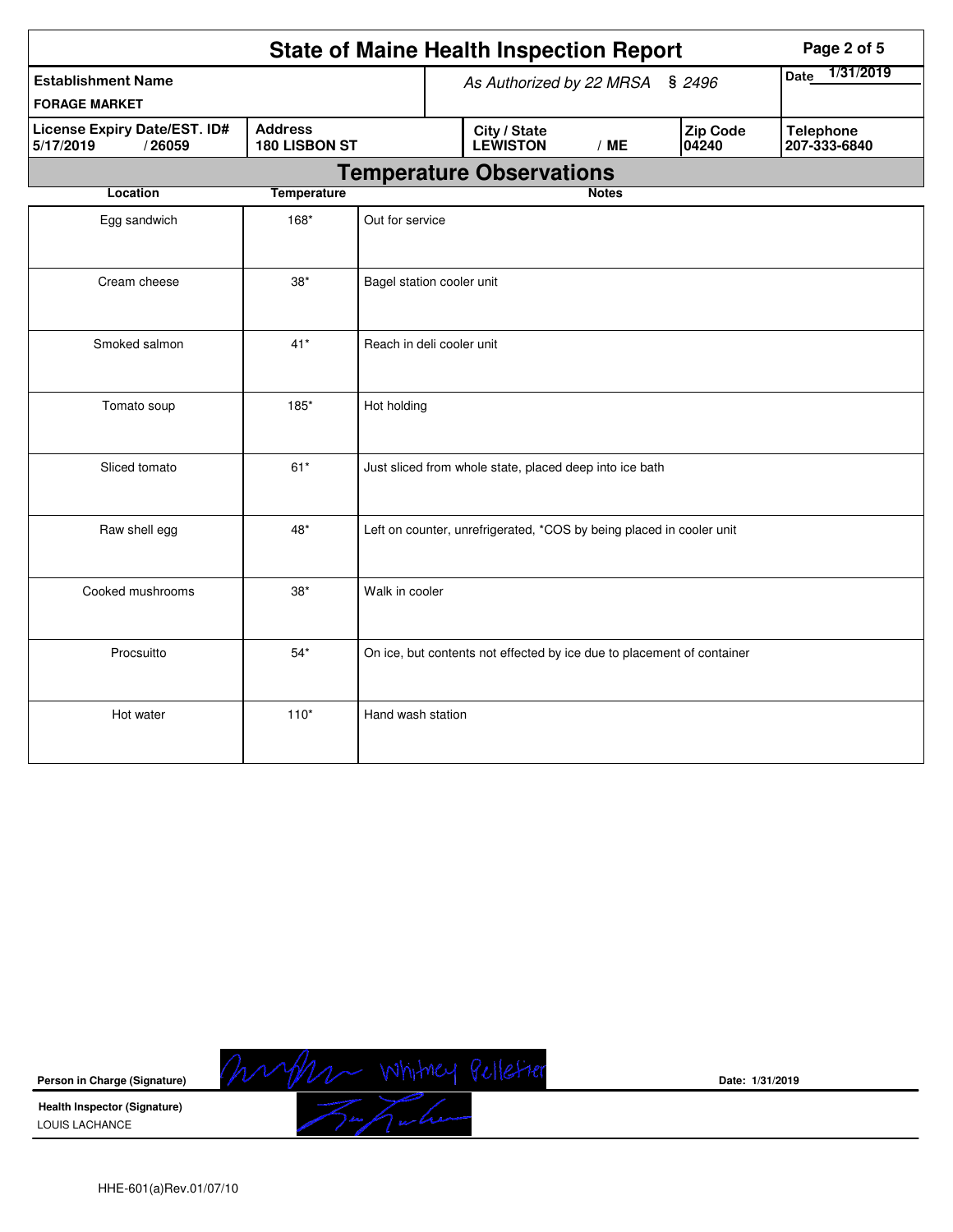| <b>State of Maine Health Inspection Report</b>                                                                                                     |                                        |                                            |           |                          |  |  |  |  |  |  |
|----------------------------------------------------------------------------------------------------------------------------------------------------|----------------------------------------|--------------------------------------------|-----------|--------------------------|--|--|--|--|--|--|
| <b>Establishment Name</b>                                                                                                                          |                                        |                                            |           |                          |  |  |  |  |  |  |
| <b>FORAGE MARKET</b>                                                                                                                               |                                        |                                            |           |                          |  |  |  |  |  |  |
| License Expiry Date/EST. ID#<br>5/17/2019<br>/26059                                                                                                | <b>Address</b><br><b>180 LISBON ST</b> | City / State<br><b>LEWISTON</b>            | <b>ME</b> | <b>Zip Code</b><br>04240 |  |  |  |  |  |  |
|                                                                                                                                                    |                                        | <b>Observations and Corrective Actions</b> |           |                          |  |  |  |  |  |  |
| Violations cited in this report must be corrected within the time frames below, or as stated in sections<br>8-405.11 and 8-406.11 of the Food Code |                                        |                                            |           |                          |  |  |  |  |  |  |
| 6: 2-301.14: C: Food employees are not cleaning their hands and exposed portions of their arms as required.                                        |                                        |                                            |           |                          |  |  |  |  |  |  |
| INSPECTOR NOTES: Employee handling RTE foods after touching raw, PHF. Wash hands more frequently and when required. RTE food discarded.            |                                        |                                            |           |                          |  |  |  |  |  |  |
| 20: 3-501.16.(A).(2): C: PHF not maintained at 41 F or less.                                                                                       |                                        |                                            |           |                          |  |  |  |  |  |  |
| INSPECTOR NOTES: **REPEAT** Raw eggs, sliced tomatoes, proscuitto elevated in temperature. All items moved to cooling units. **COS                 |                                        |                                            |           |                          |  |  |  |  |  |  |
| 35: 3-602.11.(A).(B): N: Packaged food not properly labeled.                                                                                       |                                        |                                            |           |                          |  |  |  |  |  |  |
| INICDECTOD NOTEC: Declasse for rateil soles of compound execute chases mintures not arough Upholed. Defer to lobeling desument provided to going   |                                        |                                            |           |                          |  |  |  |  |  |  |

INSPECTOR NOTES: Packages for retail sales of compound cream cheese mixtures not properly labeled. Refer to labeling document provided to gain compliance.

38: 2-402.11: N: Food Employees not wearing effective hair restraints.

INSPECTOR NOTES: \*\*REPEAT\*\* Multiple employees do not wear hair restraints. Owner and manager do not make mandatory. All foodservice employees must wear hair protection per code

51: 6-202.14: N: Toilet room not enclosed, with a self closing, tight fitting door.

INSPECTOR NOTES: \*\*REPEAT\*\* Employee restroom not equiped with a self closing door. Install hardware to achieve self closing, tight fit.

52: 5-501.16.(A).(B): N: Insufficient number / size waste storage / receptacles.

INSPECTOR NOTES: Multiple trash bags left unprotected at rear door. Containers on hand full. Purchase more covered trash receptacles or remove trash more frequently to ensure protection.



**Date: 1/31/2019**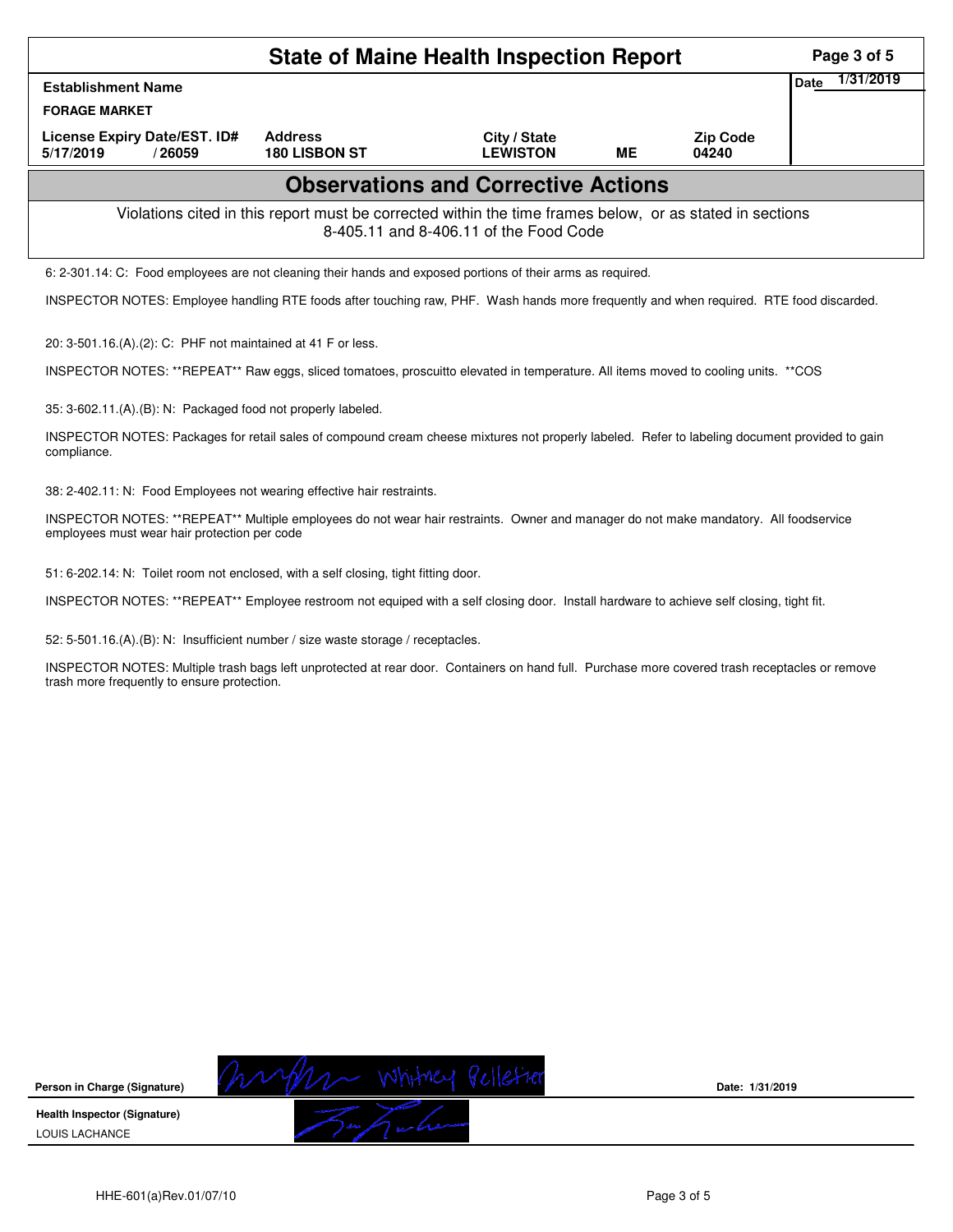| <b>State of Maine Health Inspection Report</b>                   |                                        |                                 |    |                          |  |  |  |  |  |
|------------------------------------------------------------------|----------------------------------------|---------------------------------|----|--------------------------|--|--|--|--|--|
| <b>Date</b><br><b>Establishment Name</b><br><b>FORAGE MARKET</b> |                                        |                                 |    |                          |  |  |  |  |  |
| License Expiry Date/EST. ID#<br>5/17/2019<br>/ 26059             | <b>Address</b><br><b>180 LISBON ST</b> | City / State<br><b>LEWISTON</b> | ME | <b>Zip Code</b><br>04240 |  |  |  |  |  |
| <b>Inspection Notes</b>                                          |                                        |                                 |    |                          |  |  |  |  |  |

Certified Food Protection Manager: None

Unless directed otherwise, all Eating Establishments are required to submit a copy of their Certified Food Protection Manager (CFPM) certificate. A CFPM must be hired at the time of a new eating establishment opening or within 60 days of when a CFPM leaves employment. For a list of CFPM courses and trainers go to

http://www.maine.gov/healthinspection/training.htm

Please provide a copy of this certification(s) to Carol Gott, Health Inspection Program, 286 Water St. 3rd Floor, Augusta, ME 04333, carol.gott@maine.gov or faxing to 207-287-3165.

Please include the name of your establishment and the establishment ID# with your certification(s).

Employee Health Policy:

The Health Inspection Program has implemented an educational public health initiative on Employee Health on March 1, 2017. The policy handouts will be provided to you by your inspector and reviewed during inspection for compliance. They are also available on the Program's website: http://www.maine.gov/healthinspection

2013 Maine Food Code Adoption:

The Maine Food Code was adopted in October of 2013. Please refer to our website for a copy,

http://www.maine.gov/healthinspection. Following are a few of the major changes: \* No Bare Hand Contact with Ready-To-Eat Food. \* Establishments must have clean-up procedures for employees to follow following vomiting and diarrheal events. \* Date marking of Ready-to-eat potentially hazardous foods.

Violation Correction Timeframe:

Critical violations should be corrected on site, but in any event, within 10 days. The licensee must contact Louis Lachance when the critical violation has been addressed at 207-513-3125 extension 3224 or at llachance@lewistonmaine.gov. Non-critical violations must be corrected within 30 days. Failure to satisfactorily correct these violations before the follow-up inspection may result in enforcement proceedings by the Department to include fines and penalties. License renewals can be denied if violations are not corrected within the noted timeframes.

C= Critical violation and NC= Non-critical violation:

"Critical violation" means a provision of the Food Code that, if in non-compliance, is more likely than other violations to contribute to food contamination, illness or environmental health hazard.

Additional Inspection Fee:

License fees provide for two inspections per year. When additional inspections are required, the Department may charge an additional \$100 fee to cover the costs of each additional inspection or visit.

## Document Retention/Posting:

Pursuant to the Maine Food Code, the establishment's current license must be displayed. In addition, a sign or placard must be posted in a conspicuous area notifying consumers that a copy of the most recent inspection report is available upon request. CFPM certificates must be posted in a conspicuous area and must be available to the Department upon request.



**Date: 1/31/2019**